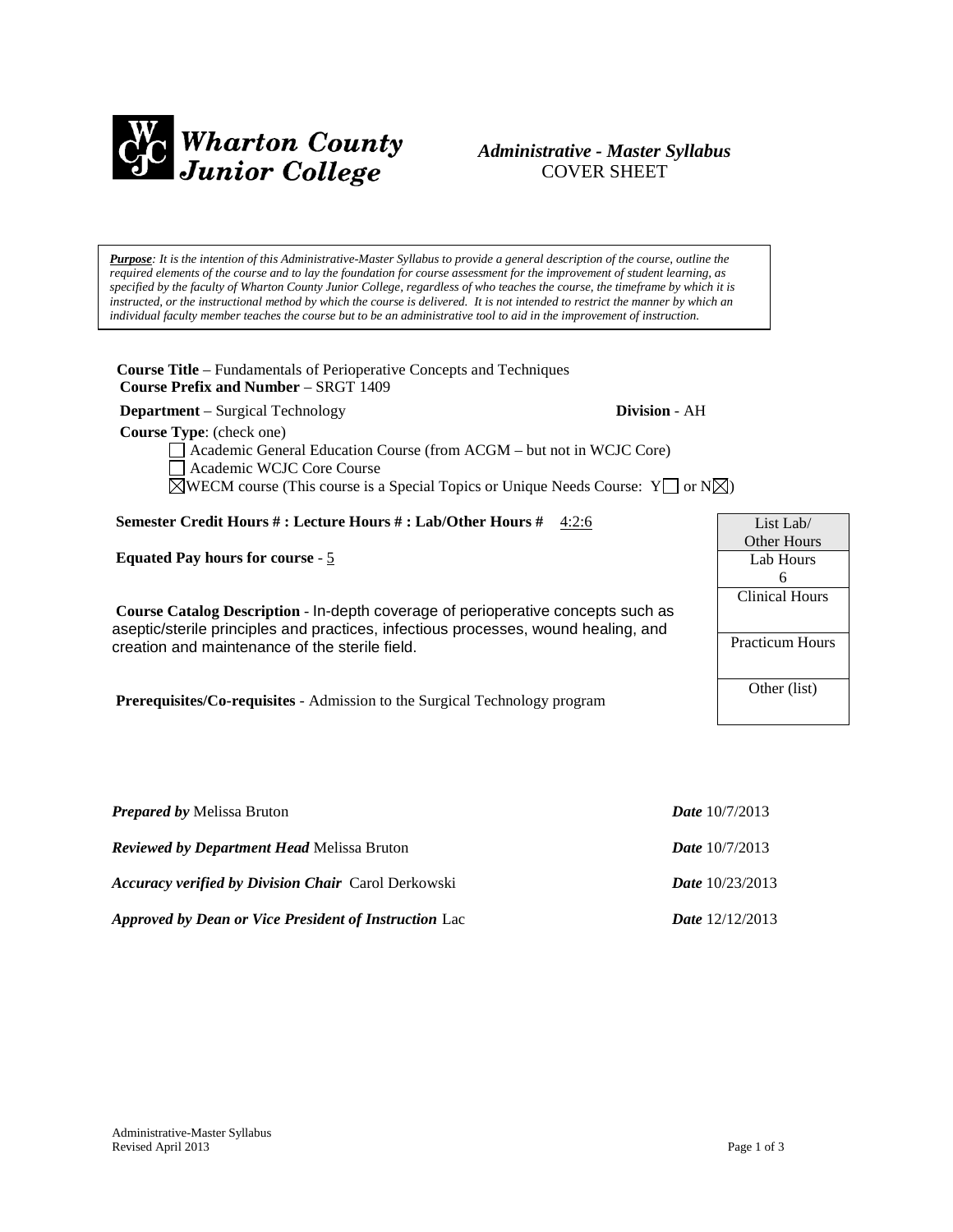

**I. Topical Outline** – Each offering of this course must include the following topics (be sure to include information regarding lab, practicum, clinical or other non-lecture instruction):

Upon successful completion of this course the student will be able to:

- A. Discuss the concepts of asepsis and demonstrate their applications<br>B. Define surgical conscience and identify and implement its applications
- B. Define surgical conscience and identify and implement its application in relation to the surgical patient and all principles of asepsis.
- C. Identify principles and demonstrate techniques of sterilization.
- D. Identify principles and demonstrate techniques of disinfection and antisepsis.
- E. Define electricity.
- F. Identify the terms related to electricity and electrical flow.
- G. Identify the basic principle of electrical flow.
- H. Identify the types of electrical current.
- I. Define the components of an electrical receptacle.
- J. Apply electrical knowledge to safe patient care practices in the O.R.
- K. Define the terms related to physics.
- L. Apply the principles of physics to safe patient care practices in the O.R.
- M. Discuss the basic concept related to robotics.
- N. Describe the concepts of geometry that are used in the design of surgical robots.
- O. Identify the basic components and mechanisms of the robotic system.
- P. List the clinical applications of robotics in the O.R.
- Q. Apply the principles of robotics to safe patient care practices in the O.R.

# **II. Course Learning Outcomes**

| <b>Learning Outcomes</b><br>Upon successful completion of this course,<br>students will: | <b>Methods of Assessment</b>   |
|------------------------------------------------------------------------------------------|--------------------------------|
| Identify and demonstrate principles and practices                                        | <b>Written Reports</b>         |
| of aseptic techniques; explain infectious processes                                      | <b>Study Guide assignments</b> |
| and concepts of wound healing; and create and                                            | Unit Exams                     |
| maintain a sterile field utilizing basic case                                            | Lab Exam                       |
| preparation and procedures.                                                              | Clinical Readiness Exam        |

# **III. Required Text(s), Optional Text(s) and/or Materials to be Supplied by Student.**

Surgical Technology for the Surgical Technologist, latest edition, Delmar. Alexander's Care of the Patient in Surgery. Latest edition. Meeker and Rothrock, published by Mosby.

#### **IV. Suggested Course Maximum** - 16

#### **V. List any specific spatial or physical requirements beyond a typical classroom required to teach the course**.

Surgical Technology mock Operating Room